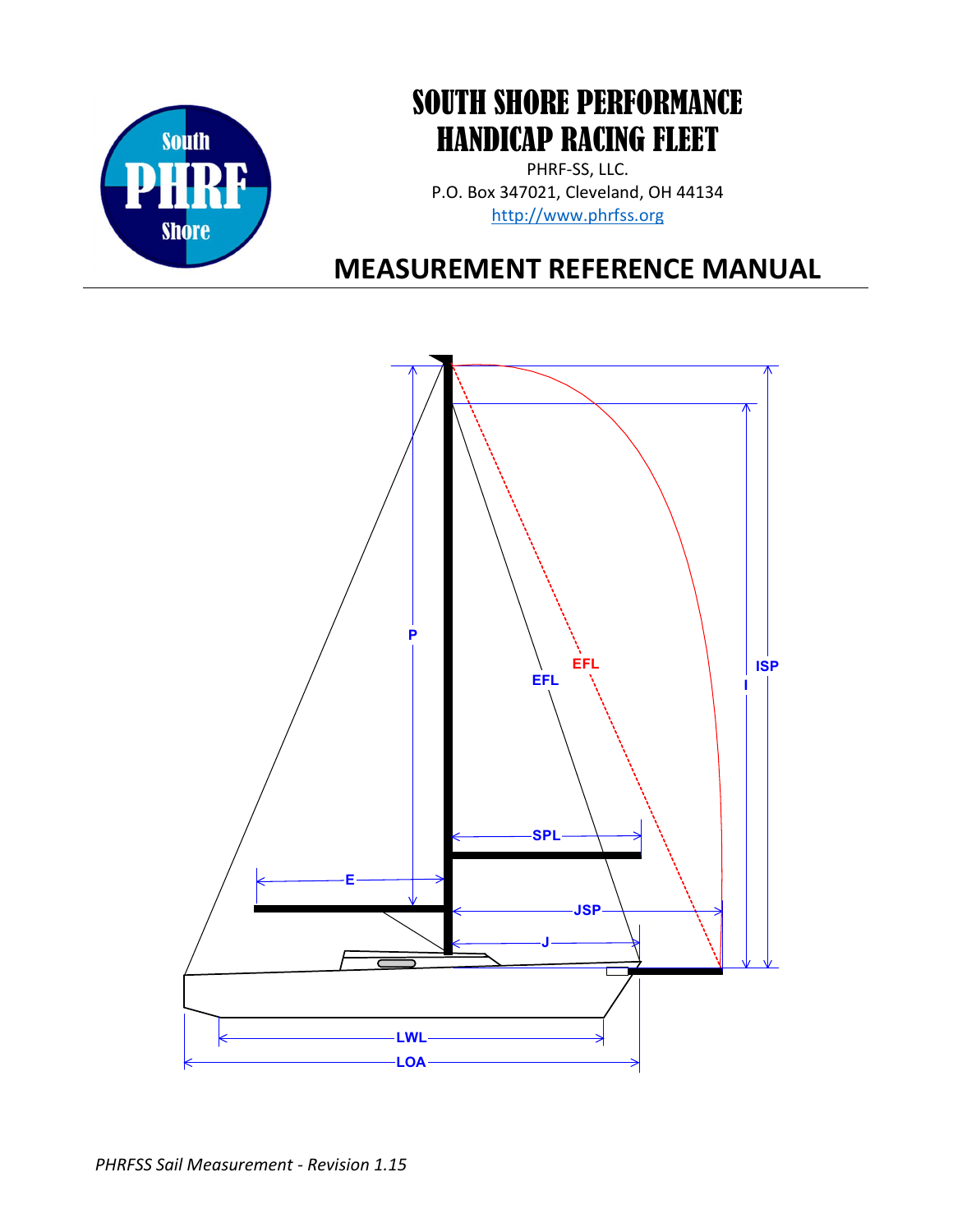## **TABLE OF CONTENTS**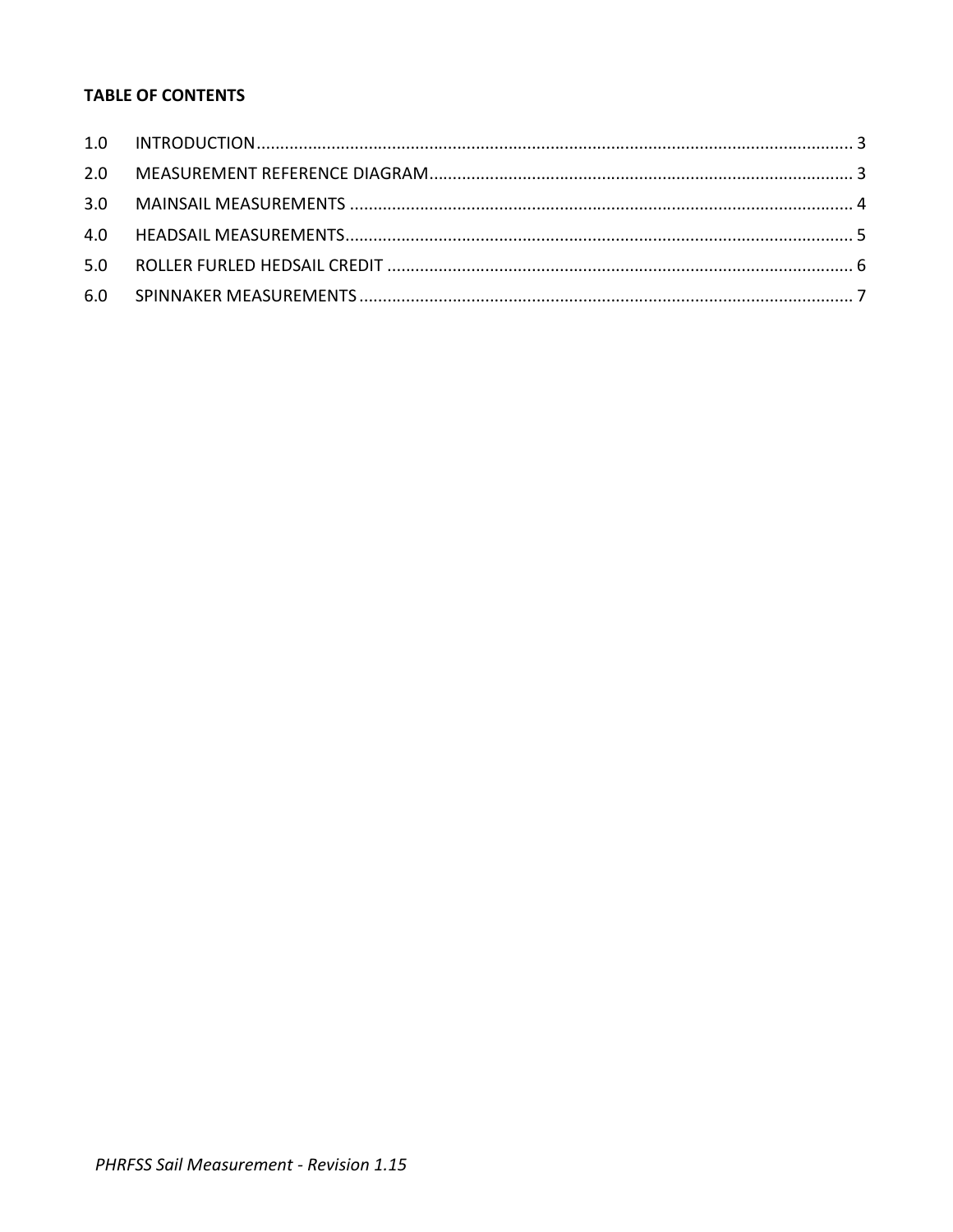## 1.0 INTRODUCTION

This manual is being offered as an aid to PHRF-SS measurers. All sails used in PHRF-SS shall be constructed in conformance with "IMS Rule © 2020 PART G – SAILS"

# 2.0 MEASUREMENT REFERENCE DIAGRAM



FIGURE 2.0 - MEASUREMENT REFERENCE DIAGRAM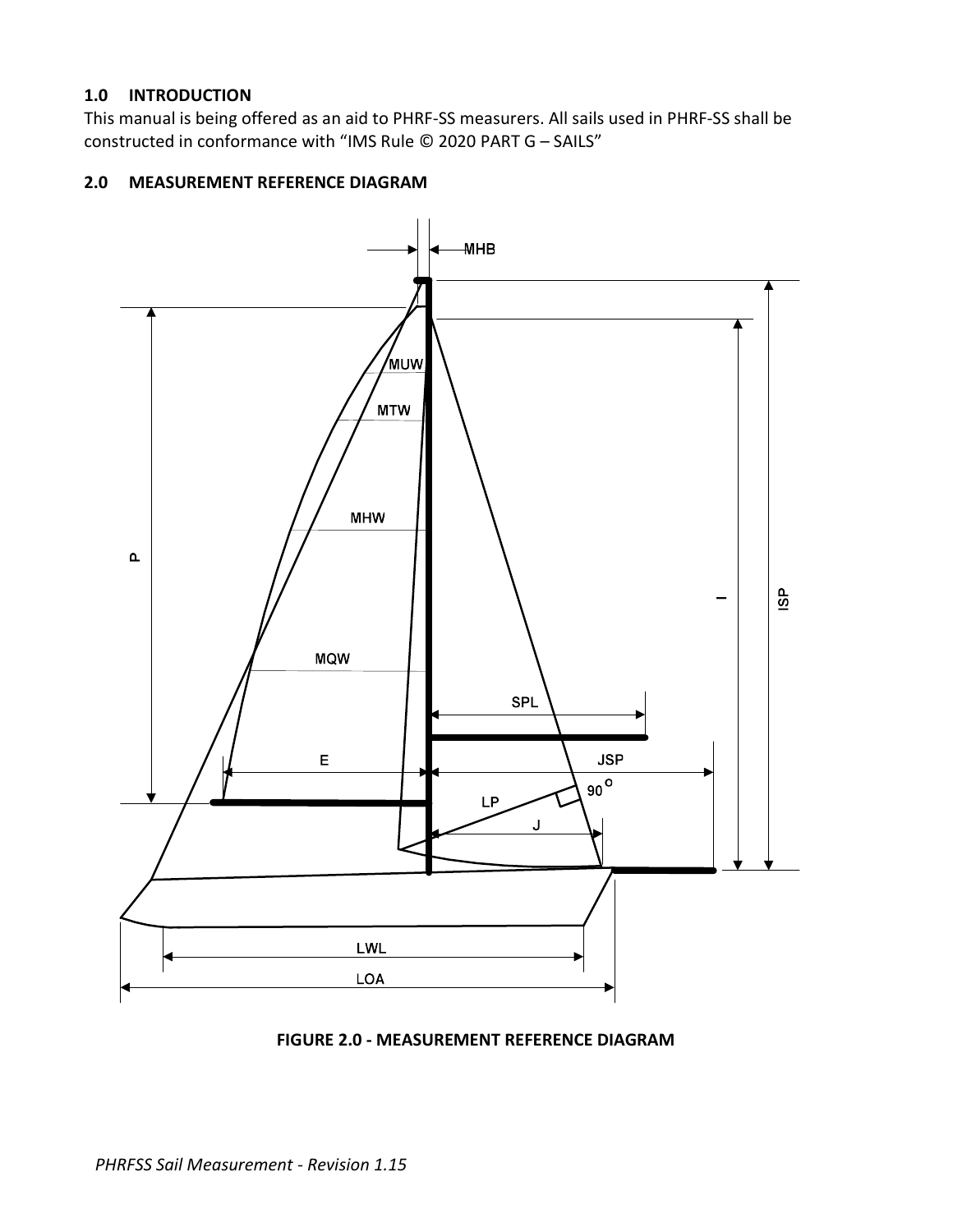#### 3.0 MAINSAIL MEASUREMENTS

The mainsail is measured with width at the top (MHB) and four widths found on the leach between head and clew: at 1/4 (MQW), 1/2 (MHW), 3/4 (MTW) and 7/8 (MUW) leech heights. Points on the leech are found by folding the sail to find equal distances between clew and head or between two adjacent measurement points. The height of the mainsail luff (P) and mainsail foot (E) are measured on the mast and boom as part of the rig measurements.

The mainsail measured area is calculated by the simplified trapezoid formula above, dividing the luff in amounts of 1/4, 1/2, 3/4 and 7/8. However, the mainsail rated area is calculated by using the actual heights on the luff from the tack point to the points where mainsail widths are measured. The amount of roach will therefore proportionally increase the rated area from the measured one by giving the exact area and center of effort height for square top and other high roach main sails.

If there is a batten above the 7/8 (MUW) leech point, then the top width (MHB) measurement is increased taking in account effect of a batten positioned this high on the mainsail.

Mizzen measurements are the same as for the mainsail, with all corresponding measurements abbreviations having "Y" as a suffix. The basic formula for mainsail area is shown below. Reference Offshore Racing Congress (ORC) Sail Measurement requirements.

Square Top or Fat Head Mains must be declared and will incur an automatic 3 second penalty. Any excess beyond the above stipulations may result in a penalty and must be reviewed by the HRB.



 $Area = P/8*(E + 2*MQW + 2*MHW + 1.5*MTW + MUW + 0.5*MHB)$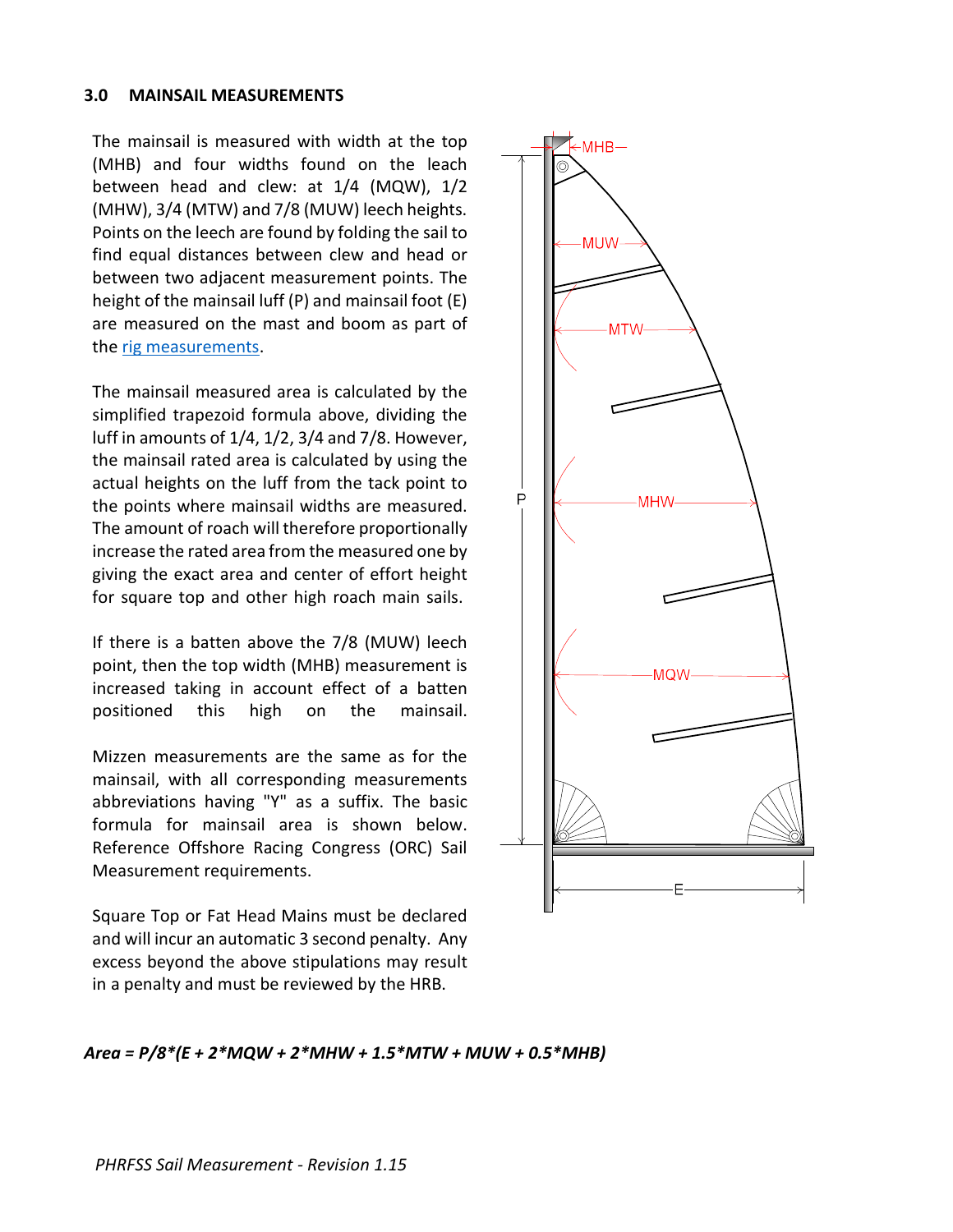#### 4.0 HEADSAIL MEASUREMENTS

Headsails shall have the distance between half luff point and half leech point of less than 75% or the foot length.

Headsails may be used on a furler system. In such a case, a rating credit will be given if the furling system is used in association with one headsail only.

Headsails may be set on the forestay or set flying, i.e., with no sail edge attached to the rig such as a Code 0. As a part of measurement process, headsails shall be flagged when set flying and/or having battens.

Headsail measurements are similar to those of the mainsail, including the top width (HHB) as well as four widths found on the leach between head and the clew: at 1/4 (HQW), 1/2 (HHW), 3/4 (HTW) and 7/8 (HUW) leech heights. Points on the leech are found by folding the sail to find equal distances between clew and head or between two adjacent measurement points.

Additional measurements for headsails are: luff length (HLU) and luff perpendicular (HLP) as the shortest distance from the clew point to the luff. When the leech has a clear hollow or the headsail is not the largest in the sails inventory, measurements can be reduced to HLU and HLP only. Mid-width must be < 0.75 \* FOOT



#### Area =  $0.1125*HLU*(1.445*HLP + 2*HQW + 2*HHW + 1.5*HTW + HUW + 0.5*HHB$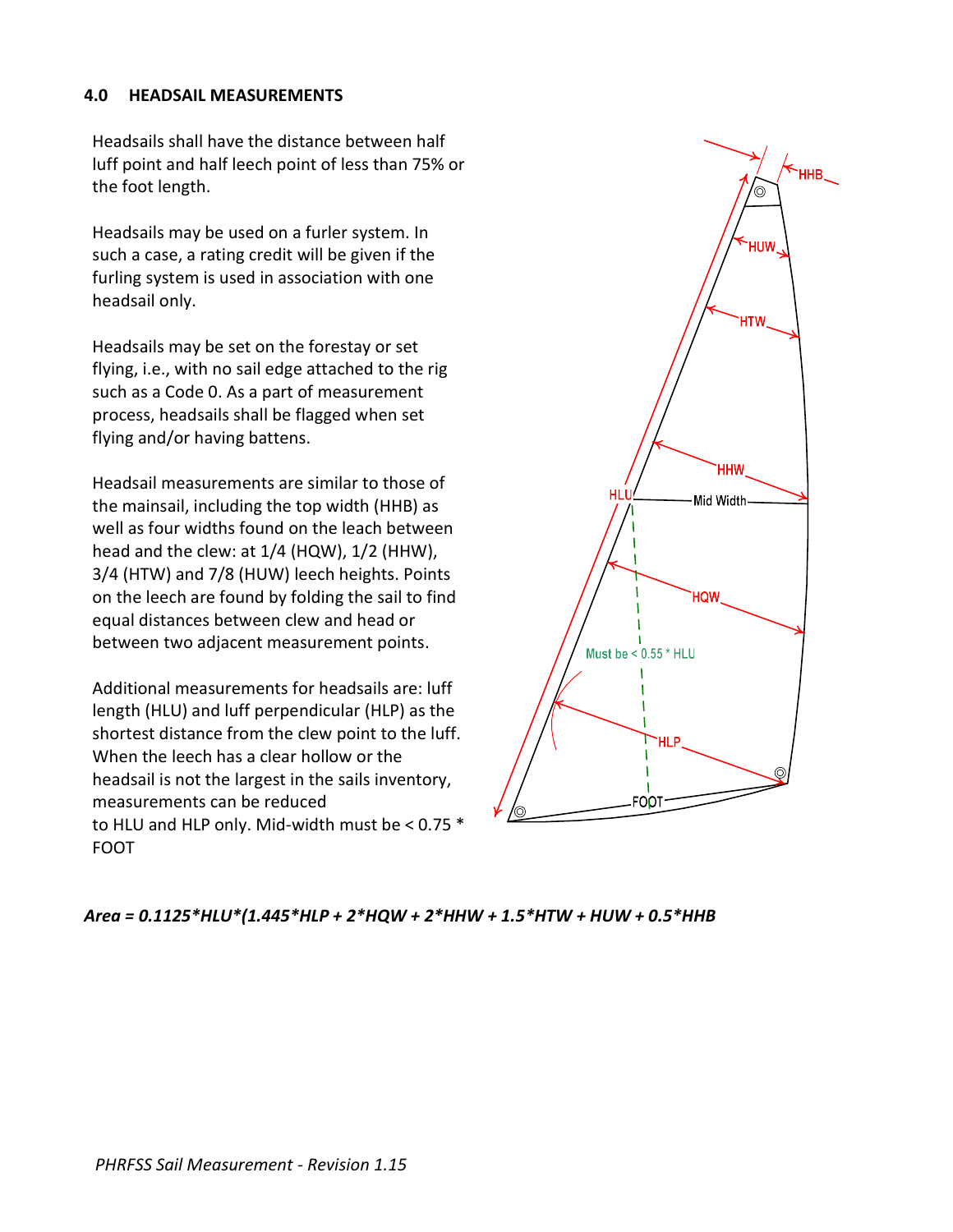## 5.0 ROLLER FURLED HEDSAIL CREDIT

To qualify or obtain a roller furling headsail credit, the foot offset of the roller furled headsail shall not exceed 2% of the LP when measured perpendicular to the foot at mid-point. No other headsail may be substituted at any time for the qualified sail without losing the credit.